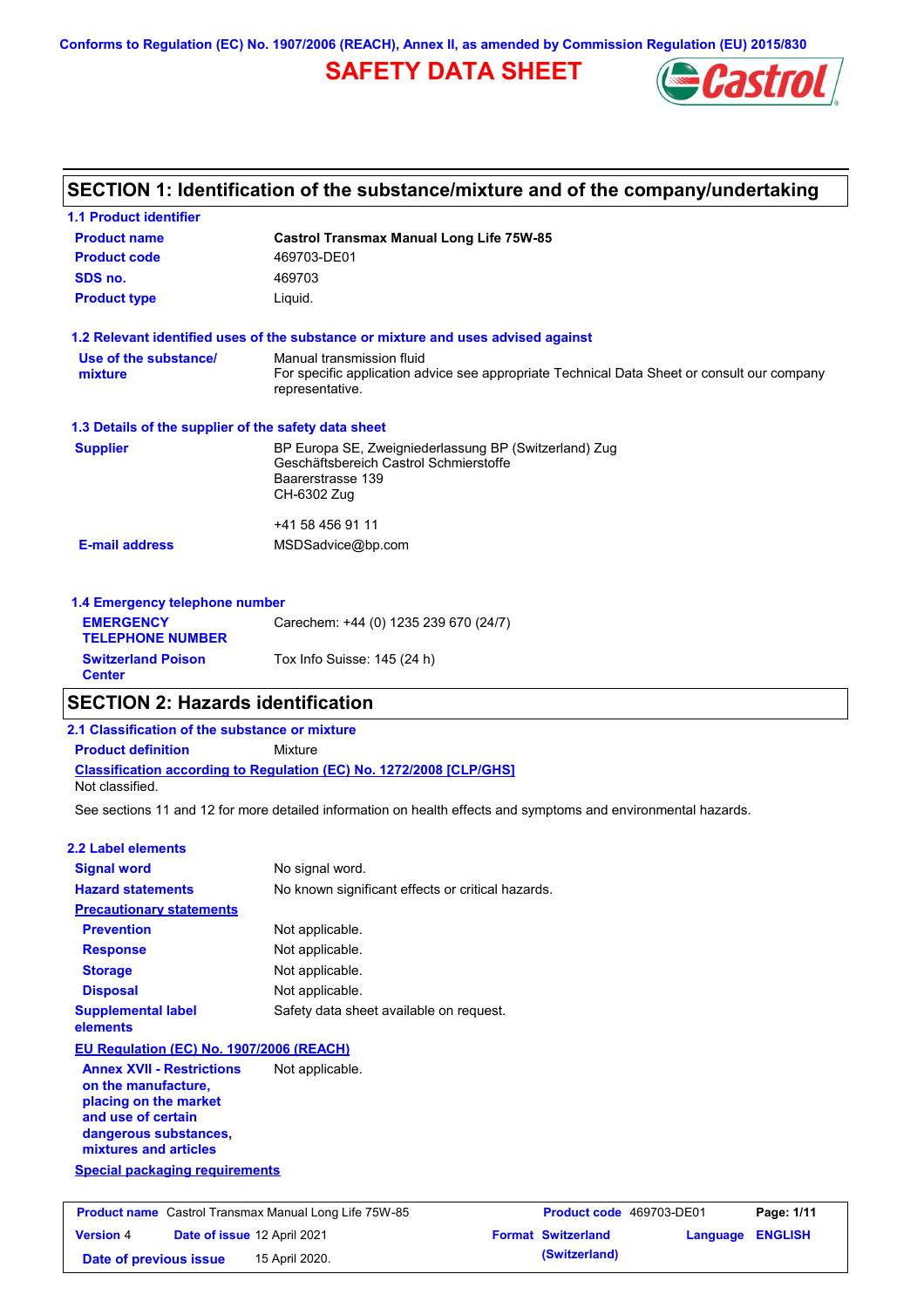# **SECTION 2: Hazards identification**

| <b>Containers to be fitted</b><br>with child-resistant<br>fastenings                                                     | Not applicable.                                                                                               |  |
|--------------------------------------------------------------------------------------------------------------------------|---------------------------------------------------------------------------------------------------------------|--|
| <b>Tactile warning of danger</b><br>Not applicable.                                                                      |                                                                                                               |  |
| 2.3 Other hazards                                                                                                        |                                                                                                               |  |
| <b>Results of PBT and vPvB</b><br>assessment                                                                             | Product does not meet the criteria for PBT or vPvB according to Regulation (EC) No. 1907/2006,<br>Annex XIII. |  |
| <b>Product meets the criteria</b><br>for PBT or vPvB according<br>to Regulation (EC) No.<br><b>1907/2006, Annex XIII</b> | This mixture does not contain any substances that are assessed to be a PBT or a vPvB.                         |  |
| Other hazards which do<br>not result in classification                                                                   | Defatting to the skin.                                                                                        |  |

## **SECTION 3: Composition/information on ingredients**

Mixture

#### **3.2 Mixtures**

#### **Product definition**

Synthetic base stock. Proprietary performance additives.

| <b>Product/ingredient</b><br>name                             | <b>Identifiers</b>                                                                      | $\frac{9}{6}$ | <b>Regulation (EC) No.</b><br>1272/2008 [CLP] | <b>Type</b> |
|---------------------------------------------------------------|-----------------------------------------------------------------------------------------|---------------|-----------------------------------------------|-------------|
| $\frac{1}{2}$ -Decene, homopolymer,<br>hydrogenated           | REACH #: 01-2119486452-34 $\geq$ 25 - $\leq$ 50<br>$EC: 500-183-1$<br>CAS: 68037-01-4   |               | Asp. Tox. 1, H304                             | $[1]$       |
| Dec-1-ene, trimers, hydrogenated                              | REACH #: 01-2119493949-12 ≥25 - ≤50<br>EC: 500-393-3<br>CAS: 157707-86-3                |               | Asp. Tox. 1, H304                             | $[1]$       |
| Dec-1-ene, dimers, hydrogenated                               | REACH #: 01-2119493069-28<br>EC: 500-228-5<br>CAS: 68649-11-6                           | ≥10 - ≤25     | Acute Tox. 4, H332<br>Asp. Tox. 1, H304       | $[1]$       |
| Distillates (petroleum), hydrotreated<br>heavy paraffinic     | REACH #: 01-2119484627-25 ≤3<br>EC: 265-157-1<br>CAS: 64742-54-7<br>Index: 649-467-00-8 |               | Not classified.                               | $[2]$       |
| Distillates (petroleum), solvent-<br>dewaxed heavy paraffinic | REACH #: 01-2119471299-27<br>EC: 265-169-7<br>CAS: 64742-65-0<br>Index: 649-474-00-6    | -≤3           | Asp. Tox. 1, H304                             | [1] [2]     |

#### **See Section 16 for the full text of the H statements declared above.**

#### **Type**

[1] Substance classified with a health or environmental hazard

[2] Substance with a workplace exposure limit

[3] Substance meets the criteria for PBT according to Regulation (EC) No. 1907/2006, Annex XIII

[4] Substance meets the criteria for vPvB according to Regulation (EC) No. 1907/2006, Annex XIII

[5] Substance of equivalent concern

[6] Additional disclosure due to company policy

Occupational exposure limits, if available, are listed in Section 8.

### **4.1 Description of first aid measures SECTION 4: First aid measures**

| Eye contact         | In case of contact, immediately flush eyes with plenty of water for at least 15 minutes. Eyelids<br>should be held away from the eyeball to ensure thorough rinsing. Check for and remove any<br>contact lenses. Get medical attention.           |
|---------------------|---------------------------------------------------------------------------------------------------------------------------------------------------------------------------------------------------------------------------------------------------|
| <b>Skin contact</b> | Wash skin thoroughly with soap and water or use recognised skin cleanser. Remove<br>contaminated clothing and shoes. Wash clothing before reuse. Clean shoes thoroughly before<br>reuse. Get medical attention if irritation develops.            |
| <b>Inhalation</b>   | Finhaled, remove to fresh air. In case of inhalation of decomposition products in a fire,<br>symptoms may be delayed. The exposed person may need to be kept under medical<br>surveillance for 48 hours. Get medical attention if symptoms occur. |

|                        |                             | <b>Product name</b> Castrol Transmax Manual Long Life 75W-85 | Product code 469703-DE01  |                         | Page: 2/11 |
|------------------------|-----------------------------|--------------------------------------------------------------|---------------------------|-------------------------|------------|
| <b>Version 4</b>       | Date of issue 12 April 2021 |                                                              | <b>Format Switzerland</b> | <b>Language ENGLISH</b> |            |
| Date of previous issue |                             | 15 April 2020.                                               | (Switzerland)             |                         |            |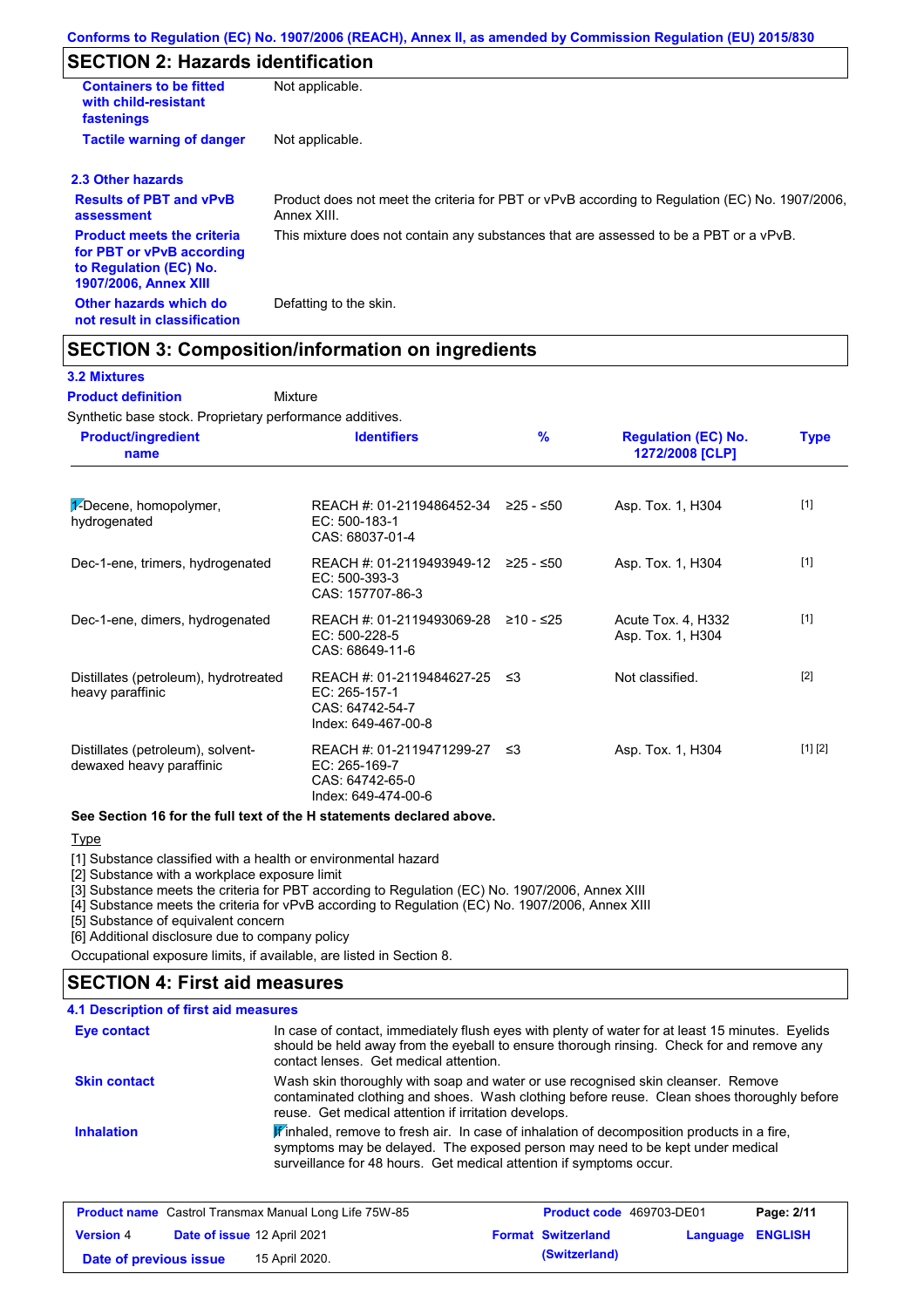## **Conforms to Regulation (EC) No. 1907/2006 (REACH), Annex II, as amended by Commission Regulation (EU) 2015/830**

# **SECTION 4: First aid measures**

| <b>Ingestion</b>                      | Do not induce vomiting unless directed to do so by medical personnel. Get medical attention if<br>symptoms occur.   |
|---------------------------------------|---------------------------------------------------------------------------------------------------------------------|
| <b>Protection of first-aiders</b>     | No action shall be taken involving any personal risk or without suitable training.                                  |
|                                       | 4.2 Most important symptoms and effects, both acute and delayed                                                     |
|                                       | See Section 11 for more detailed information on health effects and symptoms.                                        |
| <b>Potential acute health effects</b> |                                                                                                                     |
| <b>Inhalation</b>                     | Exposure to decomposition products may cause a health hazard. Serious effects may be<br>delayed following exposure. |
| <b>Ingestion</b>                      | No known significant effects or critical hazards.                                                                   |
| <b>Skin contact</b>                   | Defatting to the skin. May cause skin dryness and irritation.                                                       |
| Eye contact                           | No known significant effects or critical hazards.                                                                   |
|                                       | Delayed and immediate effects as well as chronic effects from short and long-term exposure                          |
| <b>Inhalation</b>                     | Overexposure to the inhalation of airborne droplets or aerosols may cause irritation of the<br>respiratory tract.   |
| <b>Ingestion</b>                      | Ingestion of large quantities may cause nausea and diarrhoea.                                                       |
| <b>Skin contact</b>                   | Prolonged or repeated contact can defat the skin and lead to irritation and/or dermatitis.                          |
| Eye contact                           | Potential risk of transient stinging or redness if accidental eye contact occurs.                                   |

#### **4.3 Indication of any immediate medical attention and special treatment needed**

Notes to physician **Treatment should in general be symptomatic and directed to relieving any effects.** In case of inhalation of decomposition products in a fire, symptoms may be delayed. The exposed person may need to be kept under medical surveillance for 48 hours.

## **SECTION 5: Firefighting measures**

| 5.1 Extinguishing media                                                                                                                                                                                                                                                                                                                                                                                                       |                                                                                     |  |  |
|-------------------------------------------------------------------------------------------------------------------------------------------------------------------------------------------------------------------------------------------------------------------------------------------------------------------------------------------------------------------------------------------------------------------------------|-------------------------------------------------------------------------------------|--|--|
| <b>Suitable extinguishing</b><br>In case of fire, use foam, dry chemical or carbon dioxide extinguisher or spray.<br>media                                                                                                                                                                                                                                                                                                    |                                                                                     |  |  |
| <b>Unsuitable extinguishing</b><br>Do not use water jet. The use of a water jet may cause the fire to spread by splashing the<br>burning product.<br>media                                                                                                                                                                                                                                                                    |                                                                                     |  |  |
| 5.2 Special hazards arising from the substance or mixture                                                                                                                                                                                                                                                                                                                                                                     |                                                                                     |  |  |
| <b>Hazards from the</b><br>substance or mixture                                                                                                                                                                                                                                                                                                                                                                               | In a fire or if heated, a pressure increase will occur and the container may burst. |  |  |
| Combustion products may include the following:<br><b>Hazardous combustion</b><br>carbon oxides $(CO, CO2)$ (carbon monoxide, carbon dioxide)<br>products<br>nitrogen oxides (NO, NO <sub>2</sub> etc.)                                                                                                                                                                                                                        |                                                                                     |  |  |
| <b>5.3 Advice for firefighters</b>                                                                                                                                                                                                                                                                                                                                                                                            |                                                                                     |  |  |
| No action shall be taken involving any personal risk or without suitable training. Promptly<br><b>Special precautions for</b><br>isolate the scene by removing all persons from the vicinity of the incident if there is a fire.<br>fire-fighters                                                                                                                                                                             |                                                                                     |  |  |
| Fire-fighters should wear appropriate protective equipment and self-contained breathing<br><b>Special protective</b><br>apparatus (SCBA) with a full face-piece operated in positive pressure mode. Clothing for fire-<br>equipment for fire-fighters<br>fighters (including helmets, protective boots and gloves) conforming to European standard EN<br>469 will provide a basic level of protection for chemical incidents. |                                                                                     |  |  |

# **SECTION 6: Accidental release measures**

|                                         | 6.1 Personal precautions, protective equipment and emergency procedures                                                                                                                                                                                                                                                             |
|-----------------------------------------|-------------------------------------------------------------------------------------------------------------------------------------------------------------------------------------------------------------------------------------------------------------------------------------------------------------------------------------|
| For non-emergency<br>personnel          | No action shall be taken involving any personal risk or without suitable training. Evacuate<br>surrounding areas. Keep unnecessary and unprotected personnel from entering. Do not touch<br>or walk through spilt material. Floors may be slippery; use care to avoid falling. Put on<br>appropriate personal protective equipment. |
| For emergency responders                | Pspecialised clothing is required to deal with the spillage, take note of any information in<br>Section 8 on suitable and unsuitable materials. See also the information in "For non-<br>emergency personnel".                                                                                                                      |
| <b>6.2 Environmental</b><br>precautions | Avoid dispersal of spilt material and runoff and contact with soil, waterways, drains and sewers.<br>Inform the relevant authorities if the product has caused environmental pollution (sewers,<br>waterways, soil or air).                                                                                                         |

|                        |                             | <b>Product name</b> Castrol Transmax Manual Long Life 75W-85 | <b>Product code</b> 469703-DE01 |                         | Page: 3/11 |
|------------------------|-----------------------------|--------------------------------------------------------------|---------------------------------|-------------------------|------------|
| <b>Version 4</b>       | Date of issue 12 April 2021 |                                                              | <b>Format Switzerland</b>       | <b>Language ENGLISH</b> |            |
| Date of previous issue |                             | 15 April 2020.                                               | (Switzerland)                   |                         |            |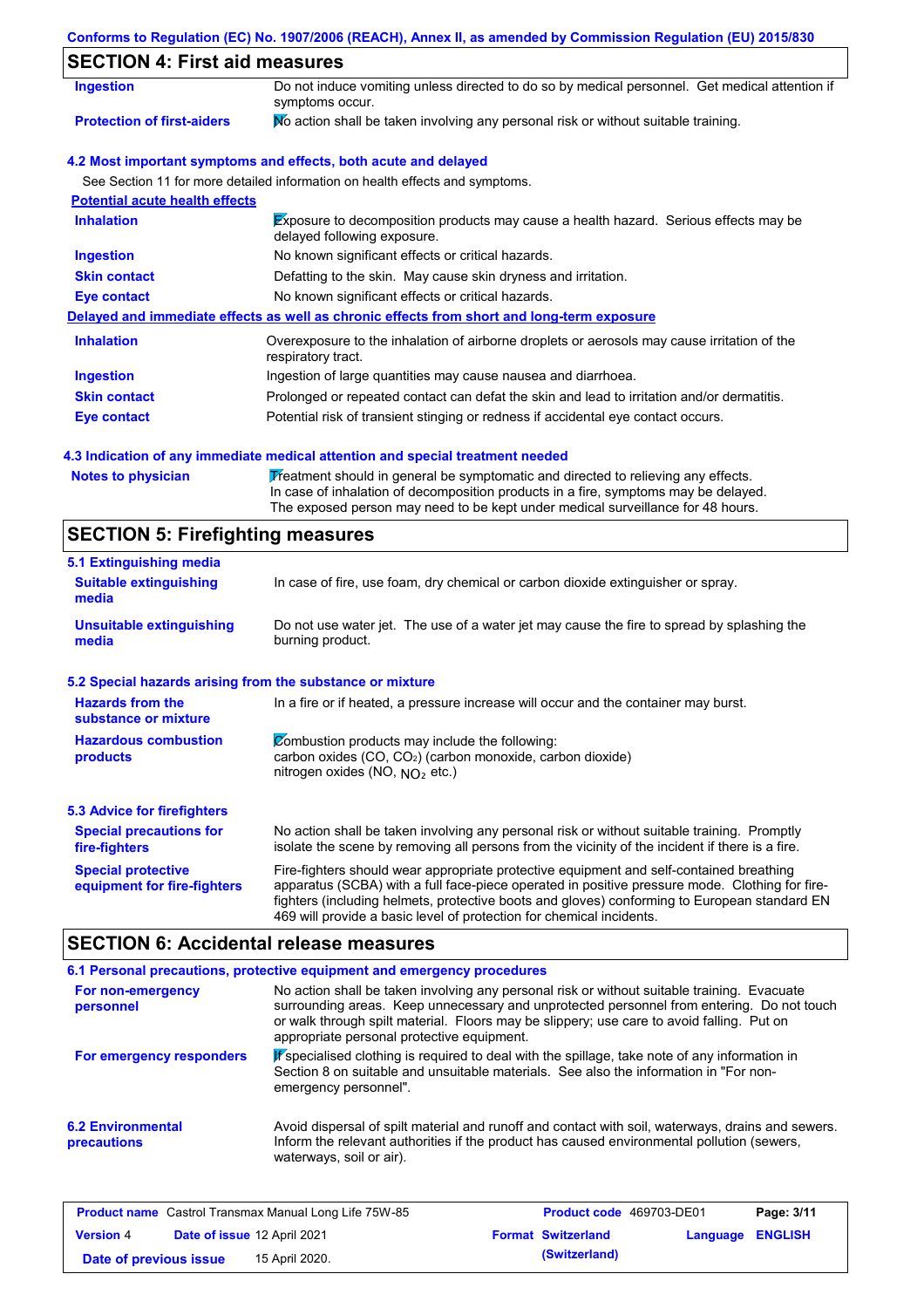## **SECTION 6: Accidental release measures**

|                                           | 6.3 Methods and material for containment and cleaning up                                                                                                                                                                                                                                                                                                                                       |
|-------------------------------------------|------------------------------------------------------------------------------------------------------------------------------------------------------------------------------------------------------------------------------------------------------------------------------------------------------------------------------------------------------------------------------------------------|
| <b>Small spill</b>                        | Stop leak if without risk. Move containers from spill area. Absorb with an inert material and<br>place in an appropriate waste disposal container. Dispose of via a licensed waste disposal<br>contractor.                                                                                                                                                                                     |
| Large spill                               | Stop leak if without risk. Move containers from spill area. Prevent entry into sewers, water<br>courses, basements or confined areas. Contain and collect spillage with non-combustible.<br>absorbent material e.g. sand, earth, vermiculite or diatomaceous earth and place in container<br>for disposal according to local regulations. Dispose of via a licensed waste disposal contractor. |
| 6.4 Reference to other<br><b>sections</b> | See Section 1 for emergency contact information.<br>See Section 5 for firefighting measures.<br>See Section 8 for information on appropriate personal protective equipment.<br>See Section 12 for environmental precautions.<br>See Section 13 for additional waste treatment information.                                                                                                     |

## **SECTION 7: Handling and storage**

| 7.1 Precautions for safe handling                                                    |                                                                                                                                                                                                                                                                                                                                                                                                                                                                                          |
|--------------------------------------------------------------------------------------|------------------------------------------------------------------------------------------------------------------------------------------------------------------------------------------------------------------------------------------------------------------------------------------------------------------------------------------------------------------------------------------------------------------------------------------------------------------------------------------|
| <b>Protective measures</b>                                                           | Put on appropriate personal protective equipment.                                                                                                                                                                                                                                                                                                                                                                                                                                        |
| <b>Advice on general</b><br>occupational hygiene                                     | Eating, drinking and smoking should be prohibited in areas where this material is handled.<br>stored and processed. Wash thoroughly after handling. Remove contaminated clothing and<br>protective equipment before entering eating areas. See also Section 8 for additional<br>information on hygiene measures.                                                                                                                                                                         |
| <b>7.2 Conditions for safe</b><br>storage, including any<br><i>incompatibilities</i> | Store in accordance with local regulations. Store in a dry, cool and well-ventilated area, away<br>from incompatible materials (see Section 10). Keep away from heat and direct sunlight. Keep<br>container tightly closed and sealed until ready for use. Containers that have been opened must<br>be carefully resealed and kept upright to prevent leakage. Store and use only in equipment/<br>containers designed for use with this product. Do not store in unlabelled containers. |
| <b>Not suitable</b>                                                                  | Prolonged exposure to elevated temperature.                                                                                                                                                                                                                                                                                                                                                                                                                                              |
| 7.3 Specific end use(s)                                                              |                                                                                                                                                                                                                                                                                                                                                                                                                                                                                          |

**Recommendations**

See section 1.2 and Exposure scenarios in annex, if applicable.

## **SECTION 8: Exposure controls/personal protection**

### **Product/ingredient name Exposure limit values Recommended monitoring procedures** If this product contains ingredients with exposure limits, personal, workplace atmosphere or biological monitoring may be required to determine the effectiveness of the ventilation or other control measures and/or the necessity to use respiratory protective equipment. Reference should be made to monitoring standards, such as the following: European Standard EN 689 (Workplace atmospheres - Guidance for the assessment of exposure by inhalation to chemical agents for comparison with limit values and measurement strategy) European Standard EN 14042 (Workplace atmospheres - Guide for the application and use of procedures for the assessment of exposure to chemical and biological agents) European Standard EN 482 (Workplace atmospheres - General requirements for the performance of procedures for the measurement of chemical agents) Reference to national guidance documents for methods for the determination of hazardous substances will also be required. **8.2 Exposure controls** No DNELs/DMELs available. **Predicted No Effect Concentration** No PNECs available **8.1 Control parameters Derived No Effect Level** Whilst specific OELs for certain components may be shown in this section, other components may be present in any mist, vapour or dust produced. Therefore, the specific OELs may not be applicable to the product as a whole and are provided for guidance only. **Occupational exposure limits** Distillates (petroleum), hydrotreated heavy paraffinic **SUVA (Switzerland).** TWA: 5 mg/m<sup>3</sup> 8 hours. Issued/Revised: 1/2016 Form: Inhalable fraction Distillates (petroleum), solvent-dewaxed heavy paraffinic **SUVA (Switzerland).** TWA: 5 mg/m<sup>3</sup> 8 hours. Issued/Revised: 1/2016 Form: Inhalable fraction **Product name** Castrol Transmax Manual Long Life 75W-85 **Product code** 469703-DE01 **Page: 4/11 Version** 4

**Date of issue** 12 April 2021 **Format Switzerland Language ENGLISH Date of previous issue 15 April 2020. (Switzerland) (Switzerland)**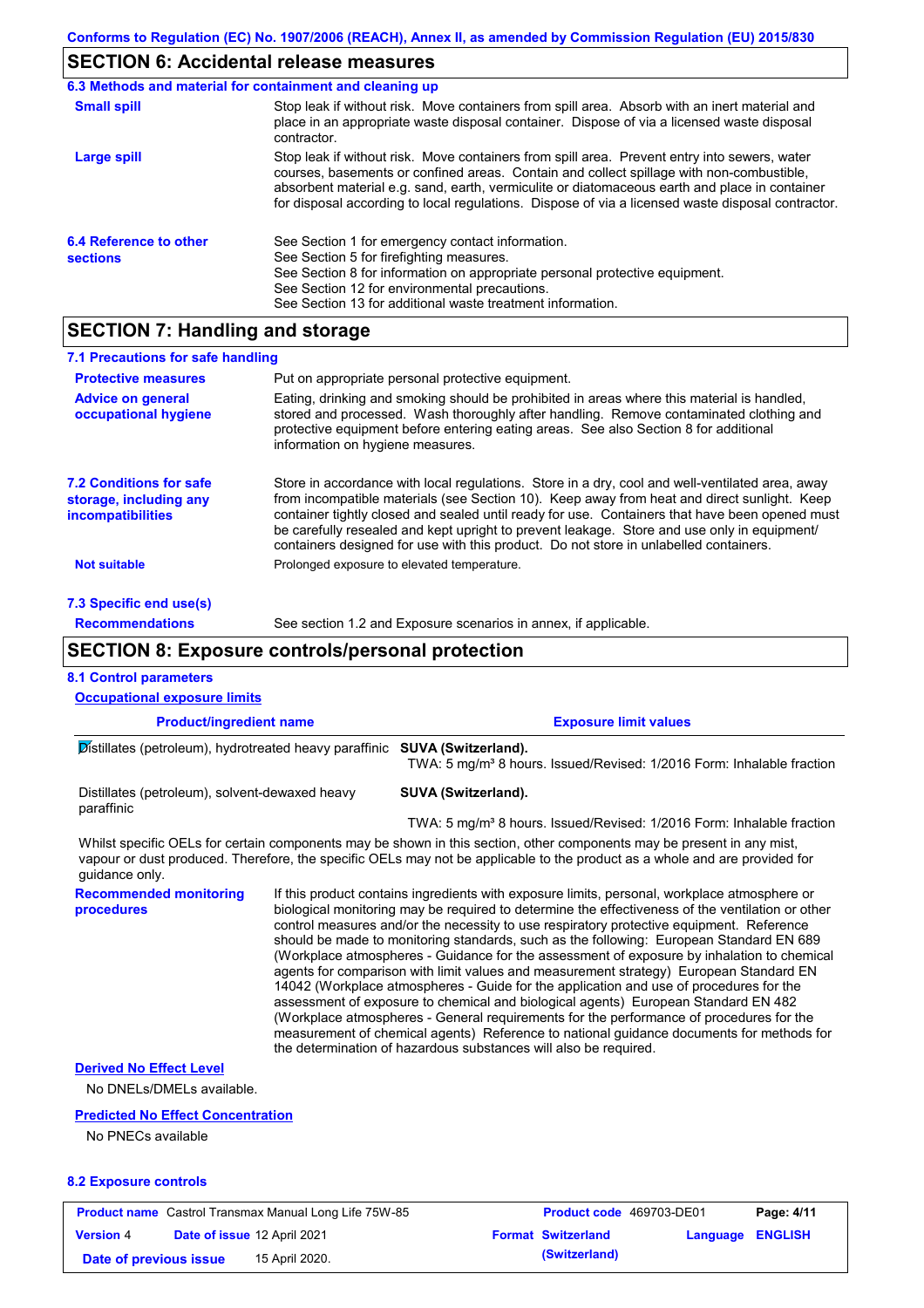# **SECTION 8: Exposure controls/personal protection**

| <b>Appropriate engineering</b><br><b>controls</b> | Provide exhaust ventilation or other engineering controls to keep the relevant airborne<br>concentrations below their respective occupational exposure limits.<br>All activities involving chemicals should be assessed for their risks to health, to ensure<br>exposures are adequately controlled. Personal protective equipment should only be considered<br>after other forms of control measures (e.g. engineering controls) have been suitably evaluated.<br>Personal protective equipment should conform to appropriate standards, be suitable for use, be<br>kept in good condition and properly maintained.<br>Your supplier of personal protective equipment should be consulted for advice on selection and<br>appropriate standards. For further information contact your national organisation for standards.<br>The final choice of protective equipment will depend upon a risk assessment. It is important to<br>ensure that all items of personal protective equipment are compatible. |
|---------------------------------------------------|---------------------------------------------------------------------------------------------------------------------------------------------------------------------------------------------------------------------------------------------------------------------------------------------------------------------------------------------------------------------------------------------------------------------------------------------------------------------------------------------------------------------------------------------------------------------------------------------------------------------------------------------------------------------------------------------------------------------------------------------------------------------------------------------------------------------------------------------------------------------------------------------------------------------------------------------------------------------------------------------------------|
| <b>Individual protection measures</b>             |                                                                                                                                                                                                                                                                                                                                                                                                                                                                                                                                                                                                                                                                                                                                                                                                                                                                                                                                                                                                         |
| <b>Hygiene measures</b>                           | Wash hands, forearms and face thoroughly after handling chemical products, before eating,<br>smoking and using the lavatory and at the end of the working period. Ensure that eyewash<br>stations and safety showers are close to the workstation location.                                                                                                                                                                                                                                                                                                                                                                                                                                                                                                                                                                                                                                                                                                                                             |
| <b>Respiratory protection</b>                     | In case of insufficient ventilation, wear suitable respiratory equipment.<br>The correct choice of respiratory protection depends upon the chemicals being handled, the<br>conditions of work and use, and the condition of the respiratory equipment. Safety procedures<br>should be developed for each intended application. Respiratory protection equipment should<br>therefore be chosen in consultation with the supplier/manufacturer and with a full assessment<br>of the working conditions.                                                                                                                                                                                                                                                                                                                                                                                                                                                                                                   |
| <b>Eye/face protection</b>                        | Safety glasses with side shields.                                                                                                                                                                                                                                                                                                                                                                                                                                                                                                                                                                                                                                                                                                                                                                                                                                                                                                                                                                       |
| <b>Skin protection</b>                            |                                                                                                                                                                                                                                                                                                                                                                                                                                                                                                                                                                                                                                                                                                                                                                                                                                                                                                                                                                                                         |
| <b>Hand protection</b>                            | <b>General Information:</b>                                                                                                                                                                                                                                                                                                                                                                                                                                                                                                                                                                                                                                                                                                                                                                                                                                                                                                                                                                             |
|                                                   | Because specific work environments and material handling practices vary, safety procedures<br>should be developed for each intended application. The correct choice of protective gloves<br>depends upon the chemicals being handled, and the conditions of work and use. Most gloves<br>provide protection for only a limited time before they must be discarded and replaced (even the<br>best chemically resistant gloves will break down after repeated chemical exposures).                                                                                                                                                                                                                                                                                                                                                                                                                                                                                                                        |
|                                                   | Gloves should be chosen in consultation with the supplier / manufacturer and taking account of<br>a full assessment of the working conditions.                                                                                                                                                                                                                                                                                                                                                                                                                                                                                                                                                                                                                                                                                                                                                                                                                                                          |
|                                                   | Recommended: Nitrile gloves.<br><b>Breakthrough time:</b>                                                                                                                                                                                                                                                                                                                                                                                                                                                                                                                                                                                                                                                                                                                                                                                                                                                                                                                                               |
|                                                   | Breakthrough time data are generated by glove manufacturers under laboratory test conditions<br>and represent how long a glove can be expected to provide effective permeation resistance. It<br>is important when following breakthrough time recommendations that actual workplace<br>conditions are taken into account. Always consult with your glove supplier for up-to-date<br>technical information on breakthrough times for the recommended glove type.<br>Our recommendations on the selection of gloves are as follows:                                                                                                                                                                                                                                                                                                                                                                                                                                                                      |
|                                                   | Continuous contact:                                                                                                                                                                                                                                                                                                                                                                                                                                                                                                                                                                                                                                                                                                                                                                                                                                                                                                                                                                                     |
|                                                   | Gloves with a minimum breakthrough time of 240 minutes, or >480 minutes if suitable gloves<br>can be obtained.<br>If suitable gloves are not available to offer that level of protection, gloves with shorter<br>breakthrough times may be acceptable as long as appropriate glove maintenance and<br>replacement regimes are determined and adhered to.                                                                                                                                                                                                                                                                                                                                                                                                                                                                                                                                                                                                                                                |
|                                                   | Short-term / splash protection:                                                                                                                                                                                                                                                                                                                                                                                                                                                                                                                                                                                                                                                                                                                                                                                                                                                                                                                                                                         |
|                                                   | Recommended breakthrough times as above.<br>It is recognised that for short-term, transient exposures, gloves with shorter breakthrough times<br>may commonly be used. Therefore, appropriate maintenance and replacement regimes must<br>be determined and rigorously followed.                                                                                                                                                                                                                                                                                                                                                                                                                                                                                                                                                                                                                                                                                                                        |
|                                                   | <b>Glove Thickness:</b>                                                                                                                                                                                                                                                                                                                                                                                                                                                                                                                                                                                                                                                                                                                                                                                                                                                                                                                                                                                 |
|                                                   | For general applications, we recommend gloves with a thickness typically greater than 0.35 mm.                                                                                                                                                                                                                                                                                                                                                                                                                                                                                                                                                                                                                                                                                                                                                                                                                                                                                                          |
|                                                   | It should be emphasised that glove thickness is not necessarily a good predictor of glove<br>resistance to a specific chemical, as the permeation efficiency of the glove will be dependent<br>on the exact composition of the glove material. Therefore, glove selection should also be based<br>on consideration of the task requirements and knowledge of breakthrough times.<br>Glove thickness may also vary depending on the glove manufacturer, the glove type and the<br>glove model. Therefore, the manufacturers' technical data should always be taken into account<br>to ensure selection of the most appropriate glove for the task.                                                                                                                                                                                                                                                                                                                                                       |

| <b>Product name</b> Castrol Transmax Manual Long Life 75W-85 |                                    |                | <b>Product code</b> 469703-DE01 | Page: 5/11                |                  |  |
|--------------------------------------------------------------|------------------------------------|----------------|---------------------------------|---------------------------|------------------|--|
| <b>Version 4</b>                                             | <b>Date of issue 12 April 2021</b> |                |                                 | <b>Format Switzerland</b> | Language ENGLISH |  |
| Date of previous issue                                       |                                    | 15 April 2020. |                                 | (Switzerland)             |                  |  |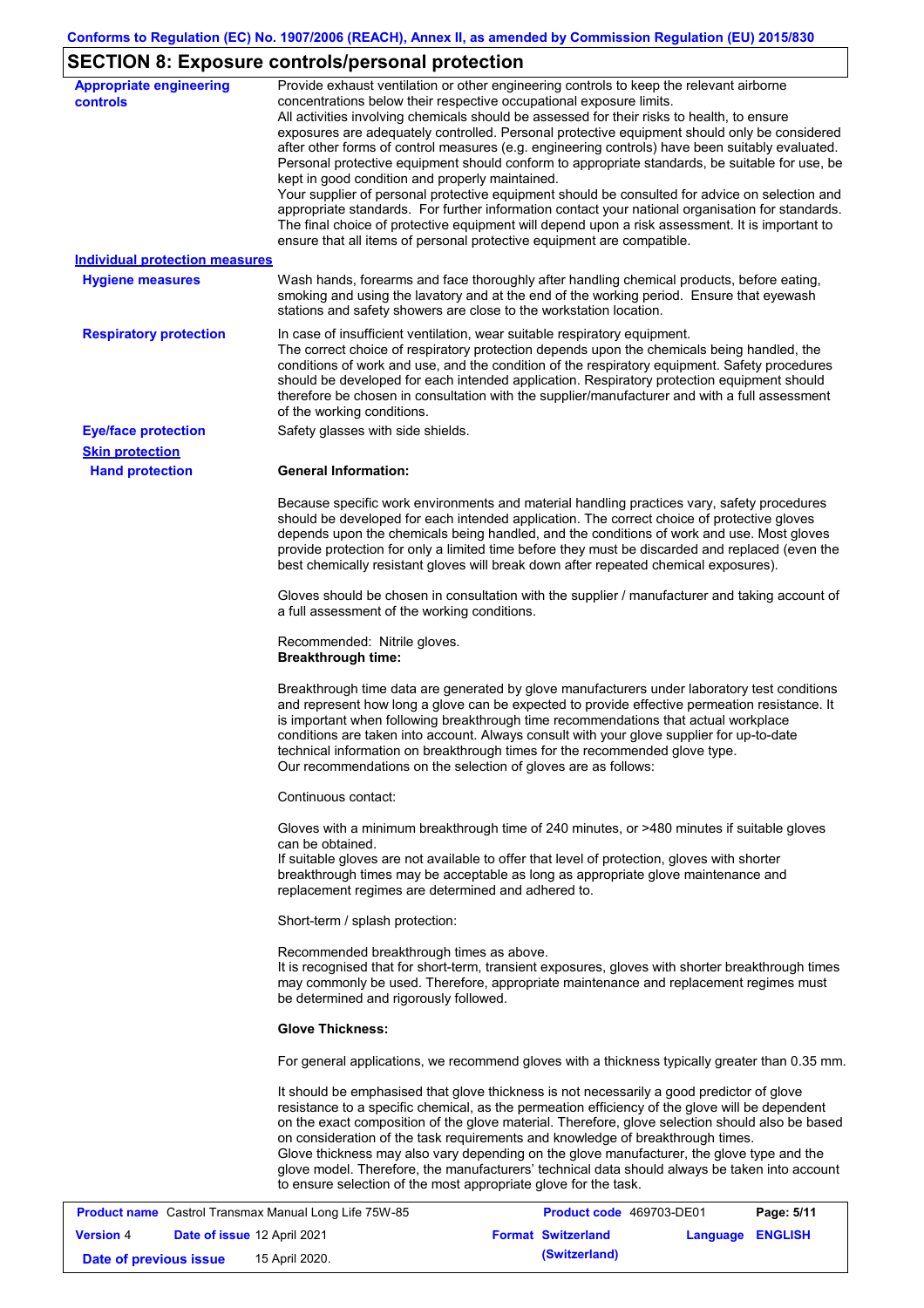# **SECTION 8: Exposure controls/personal protection**

|                                           | Note: Depending on the activity being conducted, gloves of varying thickness may be required<br>for specific tasks. For example:                                                                                                                                                                                                                                                                                                                                                                                                                                                                                                                                                      |
|-------------------------------------------|---------------------------------------------------------------------------------------------------------------------------------------------------------------------------------------------------------------------------------------------------------------------------------------------------------------------------------------------------------------------------------------------------------------------------------------------------------------------------------------------------------------------------------------------------------------------------------------------------------------------------------------------------------------------------------------|
|                                           | • Thinner gloves (down to 0.1 mm or less) may be required where a high degree of manual<br>dexterity is needed. However, these gloves are only likely to give short duration protection and<br>would normally be just for single use applications, then disposed of.                                                                                                                                                                                                                                                                                                                                                                                                                  |
|                                           | • Thicker gloves (up to 3 mm or more) may be required where there is a mechanical (as well<br>as a chemical) risk i.e. where there is abrasion or puncture potential.                                                                                                                                                                                                                                                                                                                                                                                                                                                                                                                 |
| <b>Skin and body</b>                      | Use of protective clothing is good industrial practice.<br>Personal protective equipment for the body should be selected based on the task being<br>performed and the risks involved and should be approved by a specialist before handling this<br>product.<br>Cotton or polyester/cotton overalls will only provide protection against light superficial<br>contamination that will not soak through to the skin. Overalls should be laundered on a regular<br>basis. When the risk of skin exposure is high (e.g. when cleaning up spillages or if there is a<br>risk of splashing) then chemical resistant aprons and/or impervious chemical suits and boots<br>will be required. |
| <b>Refer to standards:</b>                | Respiratory protection: EN 529<br>Gloves: EN 420, EN 374<br>Eye protection: EN 166<br>Filtering half-mask: EN 149<br>Filtering half-mask with valve: EN 405<br>Half-mask: EN 140 plus filter<br>Full-face mask: EN 136 plus filter<br>Particulate filters: EN 143<br>Gas/combined filters: EN 14387                                                                                                                                                                                                                                                                                                                                                                                   |
| <b>Environmental exposure</b><br>controls | Emissions from ventilation or work process equipment should be checked to ensure they<br>comply with the requirements of environmental protection legislation. In some cases, fume<br>scrubbers, filters or engineering modifications to the process equipment will be necessary to<br>reduce emissions to acceptable levels.                                                                                                                                                                                                                                                                                                                                                         |

# **SECTION 9: Physical and chemical properties**

| 9.1 Information on basic physical and chemical properties |                                                                                                                                        |                           |                          |                |
|-----------------------------------------------------------|----------------------------------------------------------------------------------------------------------------------------------------|---------------------------|--------------------------|----------------|
| <b>Appearance</b>                                         |                                                                                                                                        |                           |                          |                |
| <b>Physical state</b>                                     | Liquid.                                                                                                                                |                           |                          |                |
| <b>Colour</b>                                             | Brown.                                                                                                                                 |                           |                          |                |
| <b>Odour</b>                                              | Not available.                                                                                                                         |                           |                          |                |
| <b>Odour threshold</b>                                    | Not available.                                                                                                                         |                           |                          |                |
| pH                                                        | Mot applicable.                                                                                                                        |                           |                          |                |
| <b>Melting point/freezing point</b>                       | Not available.                                                                                                                         |                           |                          |                |
| Initial boiling point and boiling<br>range                | Not available.                                                                                                                         |                           |                          |                |
| <b>Pour point</b>                                         | $-60 °C$                                                                                                                               |                           |                          |                |
| <b>Flash point</b>                                        | Open cup: >200°C (>392°F) [Cleveland.]                                                                                                 |                           |                          |                |
| <b>Evaporation rate</b>                                   | Not available.                                                                                                                         |                           |                          |                |
| <b>Flammability (solid, gas)</b>                          | Not available.                                                                                                                         |                           |                          |                |
| <b>Upper/lower flammability or</b><br>explosive limits    | Not available.                                                                                                                         |                           |                          |                |
| <b>Vapour pressure</b>                                    | Not available.                                                                                                                         |                           |                          |                |
| <b>Vapour density</b>                                     | Not available.                                                                                                                         |                           |                          |                |
| <b>Relative density</b>                                   | Not available.                                                                                                                         |                           |                          |                |
| <b>Density</b>                                            | <1000 kg/m <sup>3</sup> (<1 g/cm <sup>3</sup> ) at 15 <sup>°</sup> C                                                                   |                           |                          |                |
| <b>Solubility(ies)</b>                                    | insoluble in water.                                                                                                                    |                           |                          |                |
| <b>Partition coefficient: n-octanol/</b><br>water         | >3                                                                                                                                     |                           |                          |                |
| <b>Auto-ignition temperature</b>                          | Not available.                                                                                                                         |                           |                          |                |
| <b>Decomposition temperature</b>                          | Not available.                                                                                                                         |                           |                          |                |
| <b>Viscosity</b>                                          | Kinematic: 64.6 mm <sup>2</sup> /s (64.6 cSt) at 40 $^{\circ}$ C<br>Kinematic: 11.5 to 12 mm <sup>2</sup> /s (11.5 to 12 cSt) at 100°C |                           |                          |                |
| <b>Explosive properties</b>                               | Not available.                                                                                                                         |                           |                          |                |
| Product name Castrol Transmax Manual Long Life 75W-85     |                                                                                                                                        |                           | Product code 469703-DE01 | Page: 6/11     |
| <b>Version 4</b><br>Date of issue 12 April 2021           |                                                                                                                                        | <b>Format Switzerland</b> | Language                 | <b>ENGLISH</b> |
| Date of previous issue                                    | 15 April 2020.                                                                                                                         | (Switzerland)             |                          |                |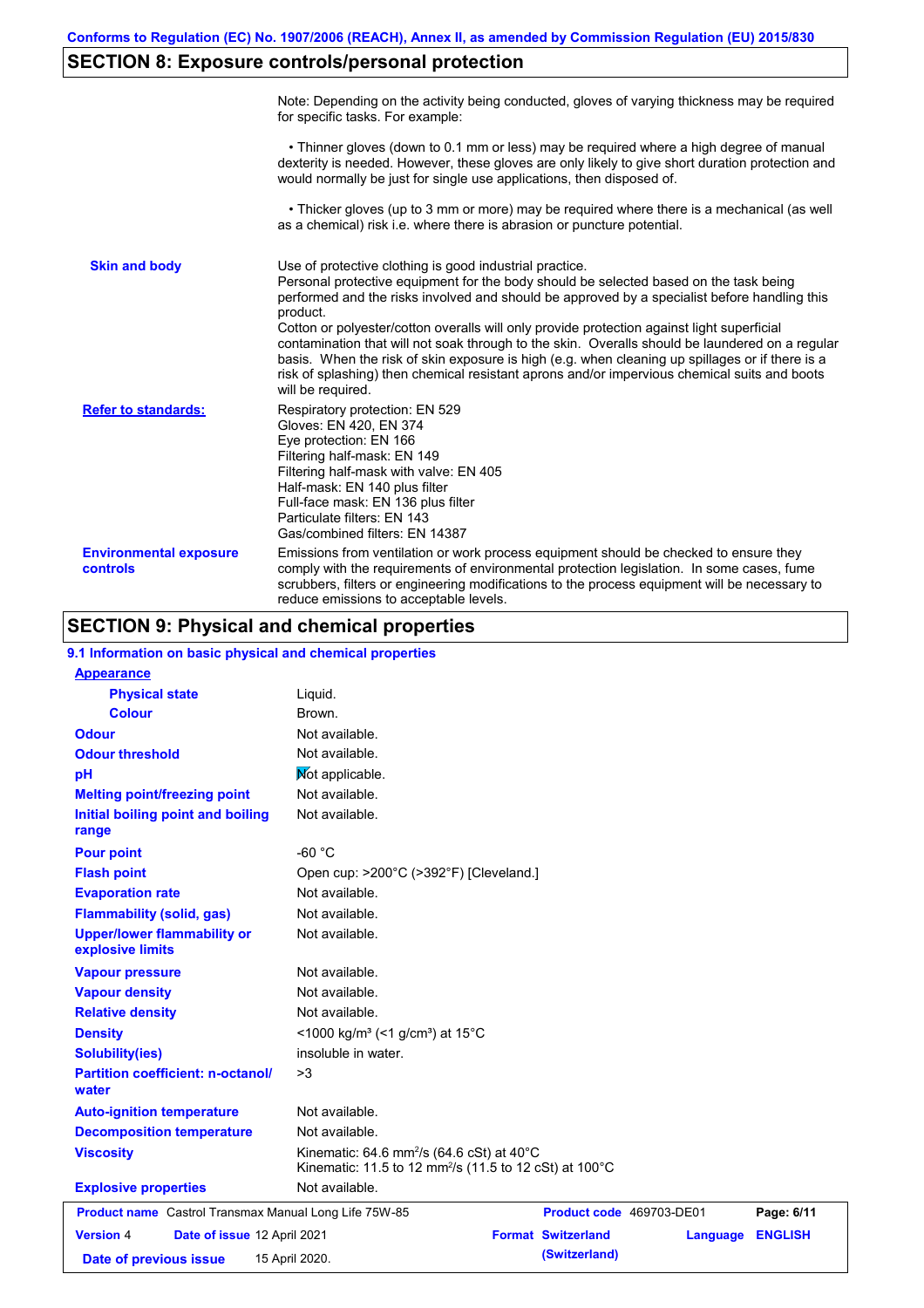# **SECTION 9: Physical and chemical properties**

**Oxidising properties** Not available.

#### **9.2 Other information**

No additional information.

| <b>SECTION 10: Stability and reactivity</b>       |                                                                                                                                                                         |  |  |  |
|---------------------------------------------------|-------------------------------------------------------------------------------------------------------------------------------------------------------------------------|--|--|--|
| <b>10.1 Reactivity</b>                            | No specific test data available for this product. Refer to Conditions to avoid and Incompatible<br>materials for additional information.                                |  |  |  |
| <b>10.2 Chemical stability</b>                    | The product is stable.                                                                                                                                                  |  |  |  |
| <b>10.3 Possibility of</b><br>hazardous reactions | Under normal conditions of storage and use, hazardous reactions will not occur.<br>Under normal conditions of storage and use, hazardous polymerisation will not occur. |  |  |  |
| <b>10.4 Conditions to avoid</b>                   | Avoid all possible sources of ignition (spark or flame).                                                                                                                |  |  |  |
| 10.5 Incompatible materials                       | Reactive or incompatible with the following materials: oxidising materials.                                                                                             |  |  |  |
| <b>10.6 Hazardous</b><br>decomposition products   | Under normal conditions of storage and use, hazardous decomposition products should not be<br>produced.                                                                 |  |  |  |

# **SECTION 11: Toxicological information**

## **11.1 Information on toxicological effects**

## **Acute toxicity estimates**

| <b>Product/ingredient name</b>                                                             |                                                                                                                             | Oral (mg/<br>kg)                                 | <b>Dermal</b><br>(mg/kg) | <b>Inhalation</b><br>(gases)<br>(ppm) | <b>Inhalation</b><br>(vapours)<br>(mg/l) | <b>Inhalation</b><br><b>(dusts)</b><br>and mists)<br>(mq/l) |
|--------------------------------------------------------------------------------------------|-----------------------------------------------------------------------------------------------------------------------------|--------------------------------------------------|--------------------------|---------------------------------------|------------------------------------------|-------------------------------------------------------------|
| <b>Zastrol Transmax Manual Long Life 75W-85</b><br>(Neuhof) Parent                         |                                                                                                                             | N/A                                              | N/A                      | N/A                                   | N/A                                      | 15.1                                                        |
| Dec-1-ene, dimers, hydrogenated                                                            |                                                                                                                             | N/A                                              | N/A                      | N/A                                   | N/A                                      | 1.5                                                         |
| <b>Information on likely</b><br>routes of exposure                                         |                                                                                                                             | Routes of entry anticipated: Dermal, Inhalation. |                          |                                       |                                          |                                                             |
| <b>Potential acute health effects</b>                                                      |                                                                                                                             |                                                  |                          |                                       |                                          |                                                             |
| <b>Inhalation</b>                                                                          | Exposure to decomposition products may cause a health hazard. Serious effects may be<br>delayed following exposure.         |                                                  |                          |                                       |                                          |                                                             |
| <b>Ingestion</b>                                                                           | No known significant effects or critical hazards.                                                                           |                                                  |                          |                                       |                                          |                                                             |
| <b>Skin contact</b>                                                                        | Defatting to the skin. May cause skin dryness and irritation.                                                               |                                                  |                          |                                       |                                          |                                                             |
| <b>Eye contact</b>                                                                         | No known significant effects or critical hazards.                                                                           |                                                  |                          |                                       |                                          |                                                             |
| Symptoms related to the physical, chemical and toxicological characteristics               |                                                                                                                             |                                                  |                          |                                       |                                          |                                                             |
| <b>Inhalation</b>                                                                          | May be harmful by inhalation if exposure to vapour, mists or fumes resulting from thermal<br>decomposition products occurs. |                                                  |                          |                                       |                                          |                                                             |
| <b>Ingestion</b>                                                                           | No specific data.                                                                                                           |                                                  |                          |                                       |                                          |                                                             |
| <b>Skin contact</b>                                                                        | Adverse symptoms may include the following:<br>irritation<br>dryness<br>cracking                                            |                                                  |                          |                                       |                                          |                                                             |
| Eye contact                                                                                | No specific data.                                                                                                           |                                                  |                          |                                       |                                          |                                                             |
| Delayed and immediate effects as well as chronic effects from short and long-term exposure |                                                                                                                             |                                                  |                          |                                       |                                          |                                                             |
| <b>Inhalation</b>                                                                          | Overexposure to the inhalation of airborne droplets or aerosols may cause irritation of the<br>respiratory tract.           |                                                  |                          |                                       |                                          |                                                             |
| <b>Ingestion</b>                                                                           | Ingestion of large quantities may cause nausea and diarrhoea.                                                               |                                                  |                          |                                       |                                          |                                                             |
| <b>Skin contact</b>                                                                        | Prolonged or repeated contact can defat the skin and lead to irritation and/or dermatitis.                                  |                                                  |                          |                                       |                                          |                                                             |
| Eye contact                                                                                | Potential risk of transient stinging or redness if accidental eye contact occurs.                                           |                                                  |                          |                                       |                                          |                                                             |
| <b>Potential chronic health effects</b>                                                    |                                                                                                                             |                                                  |                          |                                       |                                          |                                                             |
| <b>General</b>                                                                             | No known significant effects or critical hazards.                                                                           |                                                  |                          |                                       |                                          |                                                             |
| <b>Carcinogenicity</b>                                                                     | No known significant effects or critical hazards.                                                                           |                                                  |                          |                                       |                                          |                                                             |
| <b>Mutagenicity</b>                                                                        | No known significant effects or critical hazards.                                                                           |                                                  |                          |                                       |                                          |                                                             |
| <b>Developmental effects</b>                                                               | No known significant effects or critical hazards.                                                                           |                                                  |                          |                                       |                                          |                                                             |
| Product name Castrol Transmax Manual Long Life 75W-85                                      |                                                                                                                             |                                                  |                          | <b>Product code</b> 469703-DE01       |                                          | Page: 7/11                                                  |
| <b>Version 4</b><br>Date of issue 12 April 2021                                            |                                                                                                                             |                                                  |                          | <b>Format Switzerland</b>             |                                          | <b>ENGLISH</b><br>Language                                  |
| Date of previous issue                                                                     | 15 April 2020.                                                                                                              |                                                  |                          | (Switzerland)                         |                                          |                                                             |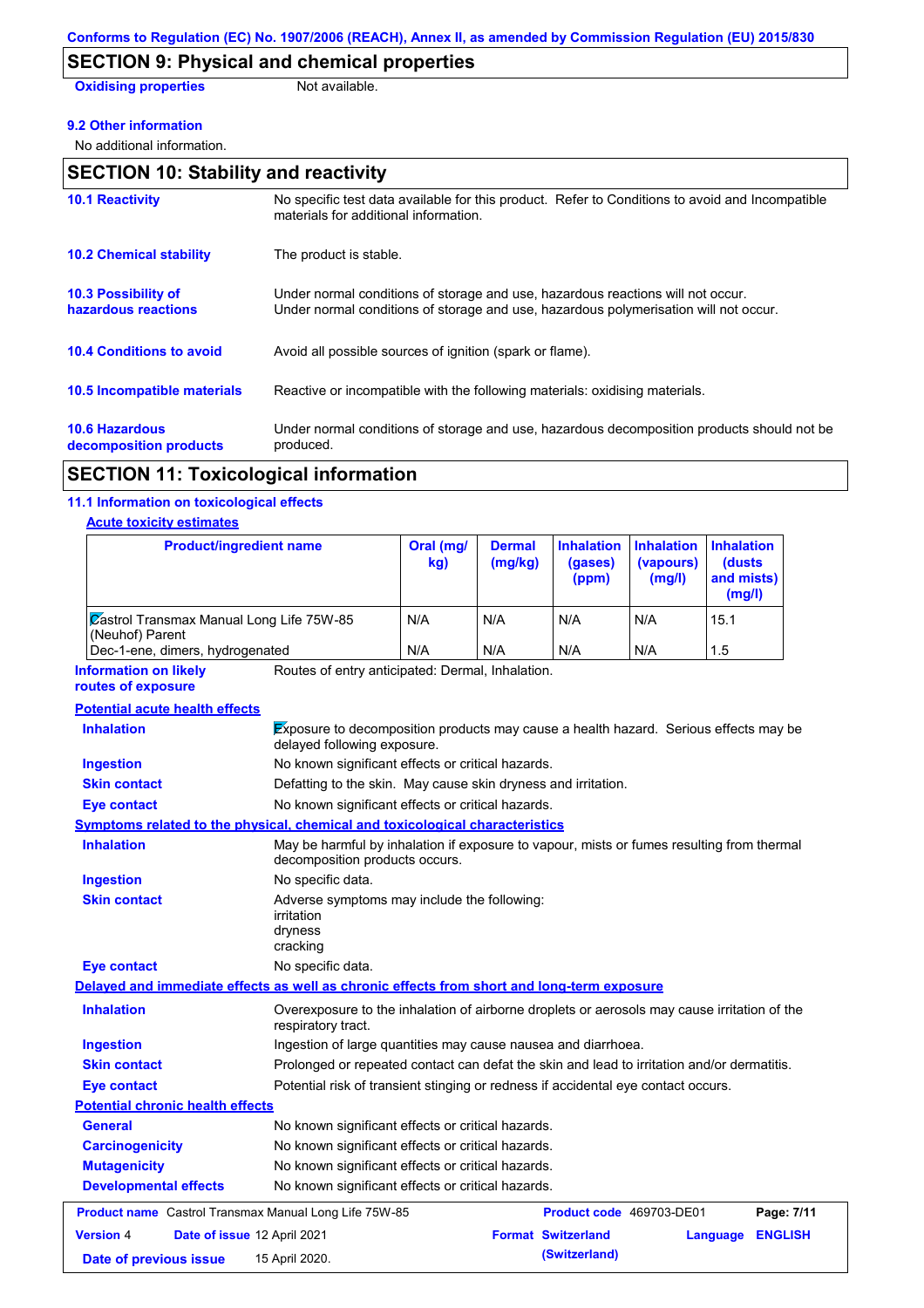## **SECTION 11: Toxicological information**

**Fertility effects** No known significant effects or critical hazards.

## **SECTION 12: Ecological information**

#### **12.1 Toxicity**

**Environmental hazards** Not classified as dangerous

#### **12.2 Persistence and degradability**

Not expected to be rapidly degradable.

#### **12.3 Bioaccumulative potential**

This product is not expected to bioaccumulate through food chains in the environment.

| <b>12.4 Mobility in soil</b>                                  |                                                                      |
|---------------------------------------------------------------|----------------------------------------------------------------------|
| <b>Soil/water partition</b><br>coefficient (K <sub>oc</sub> ) | Not available.                                                       |
| <b>Mobility</b>                                               | Spillages may penetrate the soil causing ground water contamination. |

#### **12.5 Results of PBT and vPvB assessment**

Product does not meet the criteria for PBT or vPvB according to Regulation (EC) No. 1907/2006, Annex XIII.

| 12.6 Other adverse effects          |                                                                                                                           |
|-------------------------------------|---------------------------------------------------------------------------------------------------------------------------|
| <b>Other ecological information</b> | Spills may form a film on water surfaces causing physical damage to organisms. Oxygen<br>transfer could also be impaired. |
|                                     |                                                                                                                           |

## **SECTION 13: Disposal considerations**

### **13.1 Waste treatment methods**

**Product**

**Methods of disposal**

**Hazardous waste** Yes. Where possible, arrange for product to be recycled. Dispose of via an authorised person/ licensed waste disposal contractor in accordance with local regulations.

## **European waste catalogue (EWC)**

| Waste code | <b>Waste designation</b>                |
|------------|-----------------------------------------|
| $130208*$  | other engine, gear and lubricating oils |

However, deviation from the intended use and/or the presence of any potential contaminants may require an alternative waste disposal code to be assigned by the end user.

#### **Packaging**

| <b>Methods of disposal</b> | Where possible, arrange for product to be recycled. Dispose of via an authorised person/<br>licensed waste disposal contractor in accordance with local regulations.                                                                    |
|----------------------------|-----------------------------------------------------------------------------------------------------------------------------------------------------------------------------------------------------------------------------------------|
| <b>Special precautions</b> | This material and its container must be disposed of in a safe way. Empty containers or liners<br>may retain some product residues. Avoid dispersal of spilt material and runoff and contact with<br>soil, waterways, drains and sewers. |
| <b>References</b>          | Commission 2014/955/EU<br>Directive 2008/98/EC                                                                                                                                                                                          |

## **SECTION 14: Transport information**

|                                                                                                        | <b>ADR/RID</b> | <b>ADN</b>     | <b>IMDG</b>                                | <b>IATA</b>                |
|--------------------------------------------------------------------------------------------------------|----------------|----------------|--------------------------------------------|----------------------------|
| 14.1 UN number                                                                                         | Not regulated. | Not regulated. | Not regulated.                             | Not regulated.             |
| 14.2 UN proper<br>shipping name                                                                        |                |                |                                            |                            |
| <b>14.3 Transport</b><br>hazard class(es)                                                              |                | ۰              |                                            |                            |
| 14.4 Packing<br>group                                                                                  |                |                |                                            |                            |
| <b>Product name</b> Castrol Transmax Manual Long Life 75W-85<br>Product code 469703-DE01<br>Page: 8/11 |                |                |                                            |                            |
| <b>Version 4</b><br>Date of issue 12 April 2021<br>15 April 2020.<br>Date of previous issue            |                |                | <b>Format Switzerland</b><br>(Switzerland) | <b>ENGLISH</b><br>Language |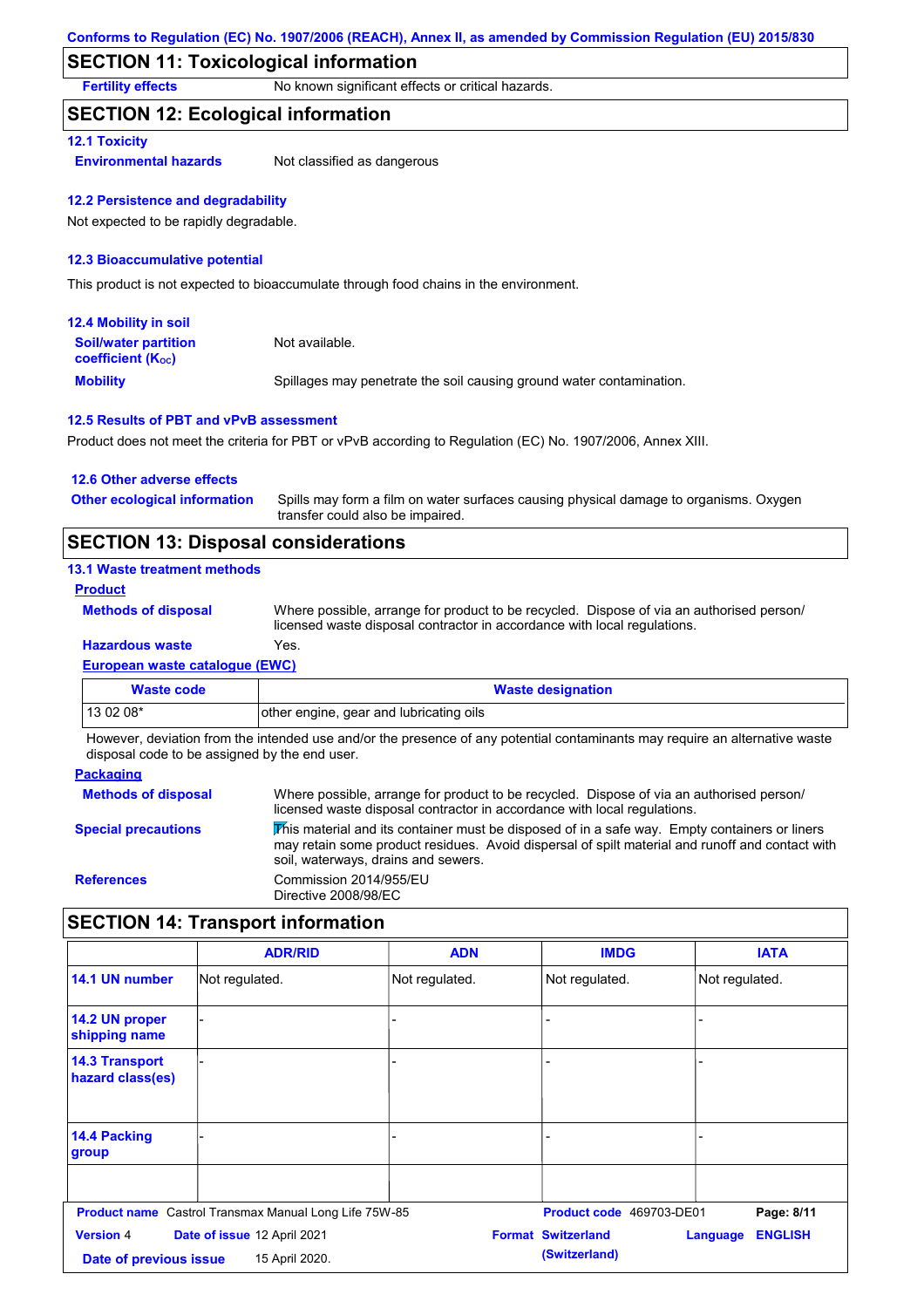#### **Conforms to Regulation (EC) No. 1907/2006 (REACH), Annex II, as amended by Commission Regulation (EU) 2015/830**

## **SECTION 14: Transport information**

| 14.5<br><b>Environmental</b><br>hazards | INo. | INo. | INo. | lNo. |
|-----------------------------------------|------|------|------|------|
| <b>Additional</b><br>information        |      |      |      |      |

**14.6 Special precautions for user** Not available.

#### **14.7 Transport in bulk according to IMO instruments** Not available.

## **SECTION 15: Regulatory information**

**Other regulations REACH Status** The company, as identified in Section 1, sells this product in the EU in compliance with the current requirements of REACH. **15.1 Safety, health and environmental regulations/legislation specific for the substance or mixture EU Regulation (EC) No. 1907/2006 (REACH) Annex XIV - List of substances subject to authorisation Substances of very high concern** None of the components are listed. All components are listed or exempted. All components are listed or exempted. All components are listed or exempted. At least one component is not listed. All components are active or exempted. All components are listed or exempted. All components are listed or exempted. **United States inventory (TSCA 8b) Australia inventory (AICS) Canada inventory China inventory (IECSC) Japan inventory (ENCS) Korea inventory (KECI) Philippines inventory (PICCS) Taiwan Chemical Substances Inventory (TCSI)** All components are listed or exempted. **Ozone depleting substances (1005/2009/EU)** Not listed. **Prior Informed Consent (PIC) (649/2012/EU)** Not listed. None of the components are listed. **Annex XIV EU - Water framework directive - Priority substances EU Regulation (EC) No. 1907/2006 (REACH) Annex XVII - Restrictions on the manufacture, placing on the market and use of certain dangerous substances, mixtures and articles** Not applicable.

None of the components are listed.

**National regulations Seveso Directive** This product is not controlled under the Seveso Directive.

| <b>VOC content</b>          | 0%                                                                                          |
|-----------------------------|---------------------------------------------------------------------------------------------|
| <b>15.2 Chemical safety</b> | A Chemical Safety Assessment has been carried out for one or more of the substances within  |
| assessment                  | this mixture. A Chemical Safety Assessment has not been carried out for the mixture itself. |

| <b>Product name</b> Castrol Transmax Manual Long Life 75W-85 |  |                           | <b>Product code</b> 469703-DE01 | Page: 9/11 |  |
|--------------------------------------------------------------|--|---------------------------|---------------------------------|------------|--|
| Date of issue 12 April 2021<br><b>Version 4</b>              |  | <b>Format Switzerland</b> | <b>Language ENGLISH</b>         |            |  |
| 15 April 2020.<br>Date of previous issue                     |  |                           | (Switzerland)                   |            |  |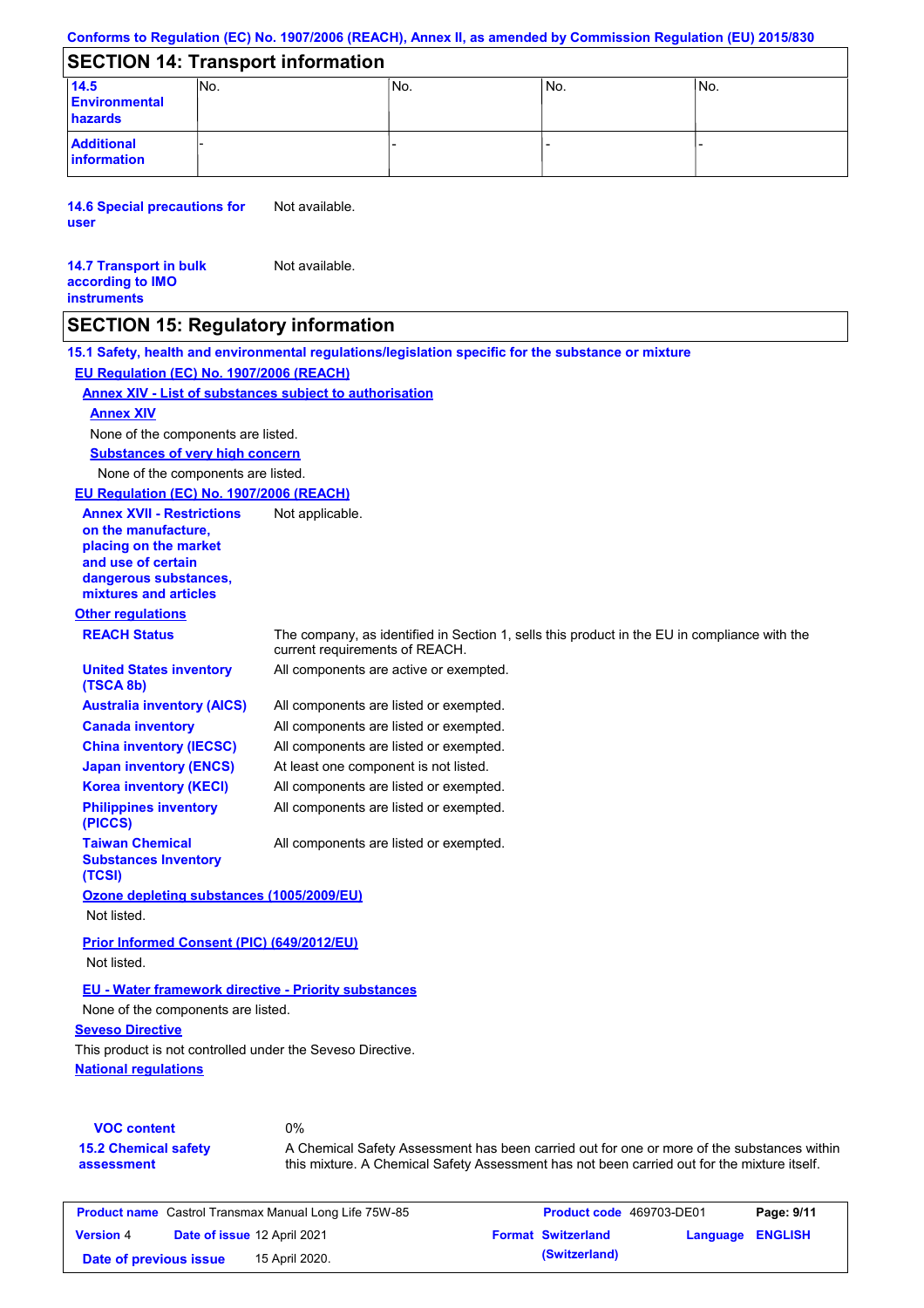# **SECTION 16: Other information**

| <b>Abbreviations and acronyms</b> | ADN = European Provisions concerning the International Carriage of Dangerous Goods by                                                                              |
|-----------------------------------|--------------------------------------------------------------------------------------------------------------------------------------------------------------------|
|                                   | Inland Waterway<br>ADR = The European Agreement concerning the International Carriage of Dangerous Goods by                                                        |
|                                   | Road                                                                                                                                                               |
|                                   | ATE = Acute Toxicity Estimate                                                                                                                                      |
|                                   | BCF = Bioconcentration Factor                                                                                                                                      |
|                                   | CAS = Chemical Abstracts Service                                                                                                                                   |
|                                   | CLP = Classification, Labelling and Packaging Regulation [Regulation (EC) No. 1272/2008]                                                                           |
|                                   | CSA = Chemical Safety Assessment                                                                                                                                   |
|                                   | CSR = Chemical Safety Report                                                                                                                                       |
|                                   | DMEL = Derived Minimal Effect Level                                                                                                                                |
|                                   | DNEL = Derived No Effect Level                                                                                                                                     |
|                                   | EINECS = European Inventory of Existing Commercial chemical Substances                                                                                             |
|                                   | ES = Exposure Scenario                                                                                                                                             |
|                                   | EUH statement = CLP-specific Hazard statement                                                                                                                      |
|                                   | EWC = European Waste Catalogue                                                                                                                                     |
|                                   | GHS = Globally Harmonized System of Classification and Labelling of Chemicals                                                                                      |
|                                   | IATA = International Air Transport Association                                                                                                                     |
|                                   | IBC = Intermediate Bulk Container                                                                                                                                  |
|                                   | IMDG = International Maritime Dangerous Goods                                                                                                                      |
|                                   | LogPow = logarithm of the octanol/water partition coefficient                                                                                                      |
|                                   | MARPOL = International Convention for the Prevention of Pollution From Ships, 1973 as                                                                              |
|                                   | modified by the Protocol of 1978. ("Marpol" = marine pollution)                                                                                                    |
|                                   | OECD = Organisation for Economic Co-operation and Development                                                                                                      |
|                                   | PBT = Persistent, Bioaccumulative and Toxic                                                                                                                        |
|                                   | <b>PNEC = Predicted No Effect Concentration</b>                                                                                                                    |
|                                   | REACH = Registration, Evaluation, Authorisation and Restriction of Chemicals Regulation                                                                            |
|                                   | [Regulation (EC) No. 1907/2006]                                                                                                                                    |
|                                   | RID = The Regulations concerning the International Carriage of Dangerous Goods by Rail                                                                             |
|                                   | RRN = REACH Registration Number                                                                                                                                    |
|                                   | SADT = Self-Accelerating Decomposition Temperature                                                                                                                 |
|                                   | SVHC = Substances of Very High Concern                                                                                                                             |
|                                   | STOT-RE = Specific Target Organ Toxicity - Repeated Exposure                                                                                                       |
|                                   | STOT-SE = Specific Target Organ Toxicity - Single Exposure                                                                                                         |
|                                   | TWA = Time weighted average                                                                                                                                        |
|                                   | $UN = United Nations$                                                                                                                                              |
|                                   | UVCB = Complex hydrocarbon substance                                                                                                                               |
|                                   | VOC = Volatile Organic Compound                                                                                                                                    |
|                                   | vPvB = Very Persistent and Very Bioaccumulative                                                                                                                    |
|                                   | Varies = may contain one or more of the following $64741-88-4$ / RRN 01-2119488706-23,                                                                             |
|                                   | 64741-89-5 / RRN 01-2119487067-30, 64741-95-3 / RRN 01-2119487081-40, 64741-96-4/ RRN                                                                              |
|                                   | 01-2119483621-38, 64742-01-4 / RRN 01-2119488707-21, 64742-44-5 / RRN                                                                                              |
|                                   | 01-2119985177-24, 64742-45-6, 64742-52-5 / RRN 01-2119467170-45, 64742-53-6 / RRN                                                                                  |
|                                   | 01-2119480375-34, 64742-54-7 / RRN 01-2119484627-25, 64742-55-8 / RRN                                                                                              |
|                                   | 01-2119487077-29, 64742-56-9 / RRN 01-2119480132-48, 64742-57-0 / RRN                                                                                              |
|                                   | 01-2119489287-22, 64742-58-1, 64742-62-7 / RRN 01-2119480472-38, 64742-63-8,<br>64742-65-0 / RRN 01-2119471299-27, 64742-70-7 / RRN 01-2119487080-42, 72623-85-9 / |
|                                   | RRN 01-2119555262-43, 72623-86-0 / RRN 01-2119474878-16, 72623-87-1 / RRN                                                                                          |
|                                   | 01-2119474889-13                                                                                                                                                   |
|                                   |                                                                                                                                                                    |

**Procedure used to derive the classification according to Regulation (EC) No. 1272/2008 [CLP/GHS]**

| <b>Classification</b>                                                           |                                    | <b>Justification</b>                                                        |
|---------------------------------------------------------------------------------|------------------------------------|-----------------------------------------------------------------------------|
| Not classified.                                                                 |                                    |                                                                             |
| <b>Full text of abbreviated H</b><br><b>statements</b>                          | H <sub>304</sub><br>H332           | May be fatal if swallowed and enters airways.<br>Harmful if inhaled.        |
| <b>Full text of classifications</b><br>[CLP/GHS]                                | <b>Acute Tox. 4</b><br>Asp. Tox. 1 | <b>ACUTE TOXICITY - Category 4</b><br><b>ASPIRATION HAZARD - Category 1</b> |
| <b>History</b>                                                                  |                                    |                                                                             |
| Date of issue/ Date of<br>revision                                              | 12/04/2021.                        |                                                                             |
| Date of previous issue                                                          | 15/04/2020.                        |                                                                             |
| <b>Prepared by</b>                                                              | <b>Product Stewardship</b>         |                                                                             |
| $\nabla$ Indicates information that has changed from previously issued version. |                                    |                                                                             |

**Notice to reader**

| <b>Product name</b> Castrol Transmax Manual Long Life 75W-85 |  |                             | <b>Product code</b> 469703-DE01 |                           | Page: 10/11      |  |
|--------------------------------------------------------------|--|-----------------------------|---------------------------------|---------------------------|------------------|--|
| <b>Version 4</b>                                             |  | Date of issue 12 April 2021 |                                 | <b>Format Switzerland</b> | Language ENGLISH |  |
| Date of previous issue                                       |  | 15 April 2020.              |                                 | (Switzerland)             |                  |  |